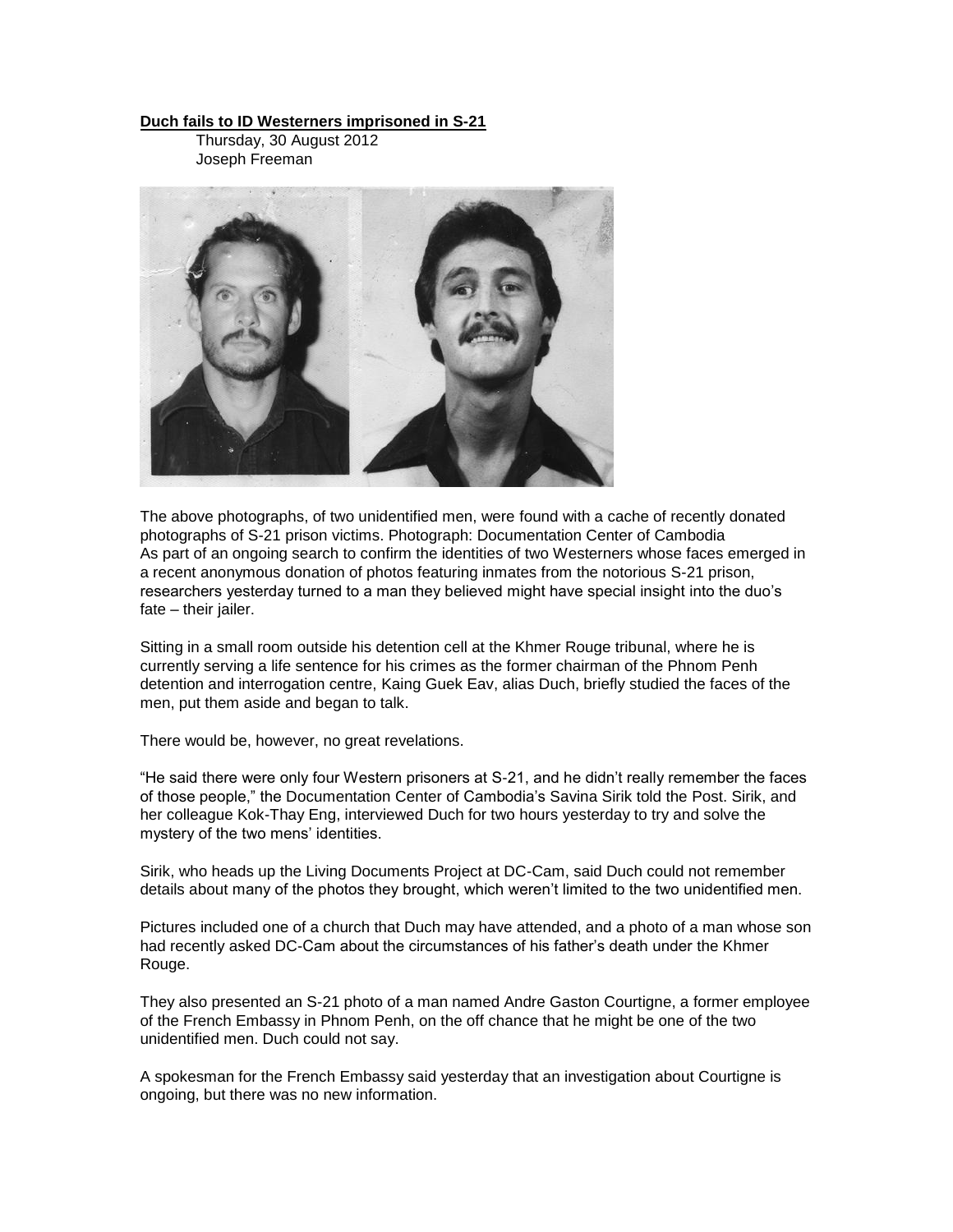Wearing eyeglasses, a collared [white](http://www.phnompenhpost.com/index.php/2012083058391/National-news/duch-fails-to-id-westerners-imprisoned-in-s-21/Print.html) shirt tucked into slacks, and loafers over white socks, Duch was dressed more like the mathematics teacher he once was than a man convicted of crimes against humanity.

The interview, said Sirik, was at times tense and uncomfortable.

"At times he laughed at me, like when I asked him certain questions, he just burst into laughter, and I didn't really understand what his laughter meant," she said.

Sirik said Duch appeared to be in good [health.](http://www.phnompenhpost.com/index.php/2012083058391/National-news/duch-fails-to-id-westerners-imprisoned-in-s-21/Print.html) And in the same interview where he looked at photos of executed men, Duch reminisced about his own attachment to the art of photography.

"He said he got a camera himself, and that he used that camera to take pictures of him and his family and his [friends,](http://www.phnompenhpost.com/index.php/2012083058391/National-news/duch-fails-to-id-westerners-imprisoned-in-s-21/Print.html) so we wanted to know more of this personal experience," she said. "He said that was his hobby, to take photos of himself and his family."

He asked if DC-Cam could locate a picture of him, his wife and daughter taken in the bedroom at a house near Tuol Sleng.

Youk Chhang, the head of DC-Cam, said Duch also kept photos of people collected from records kept by the previous regime.

One of the two unidentified photos is believed to be of Christopher Edward DeLance, who was seized while sailing off the Cambodian coast in 1978. Presented with this image, however, Duch was also not able to confirm the identity.

Both photos were part of an anonymous donation of 1,427 images made to DC-Cam earlier this month. The majority of the victims depicted in the collection are from Thailand and Vietnam.

But if there was a person to identify the photos, Duch would be the go-to source – not merely for his position of command but for what judges have called his "enthusiasm" in his role. Duch was intimately familiar with prison operations at S-21 and is known to have kept meticulous records of prisoners, often annotated in his flawless, finishing-school script.

DeLance and three other Americans – Michael Deeds, James Clark and Lance McNamara – died after being imprisoned in S-21, where they were tortured into confessing to working for the US Central Intelligence Agency.

Efforts to get DeLance's relatives in the US to confirm the photo have proved unsuccessful so far.

DC-Cam's Youk said that an employee from the US Department of Defense's Joint POW/MIA Accounting Command (JPAC), which tries to account for Americans lost in conflict, reached DeLance's brother, but he declined to cooperate in confirming the photo. Calls and emails to JPAC's center in Hawaii were not immediately returned.

Asked if he believed that Duch's memory failed him and that he really couldn't confirm the identities, Youk was sceptical.

"I sent my two staff to talk to Duch, because they were born after the Khmer Rouge and they want to understand why the Khmer Rouge did such a horrible thing against their own population and others.

For me, who have survived the Khmer Rouge genocide, I have nothing left in life to believe what